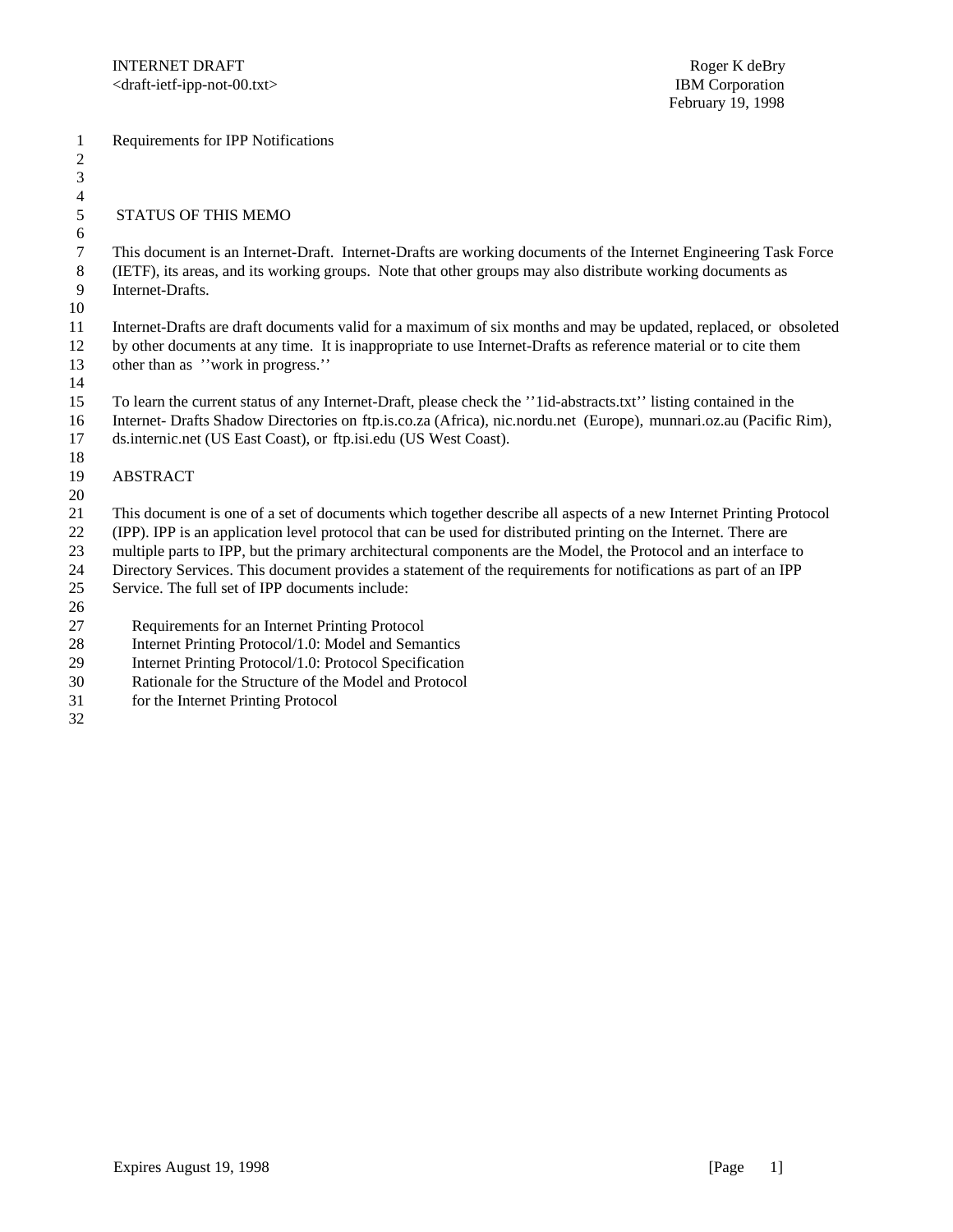#### **1.0 Scope**

 The scope of this requirements statement is for end users. This document does not address requirements specific to print administrators or operators. However, we fully expect the notification mechanisms defined in support of the

 requirements set forth in this document to be extendible to print administrators and operators as well. This document describes the requirements for notifications for client-server, server-printer, and client-printer

connections

#### 40<br>41 **2.0 Terminology**

 It is necessary to define a set of terms in order to be able to clearly express the requirements for notification services in an IPP System.

#### **2.1 Job Submitting End User**

 A human end user who submits a print job to an IPP Printer. This person may or may not be within the same security domain as the Printer. This person may or may not be geographically near the printer.

#### 50<br>51 **2.2 Job Submitting Application**

 An application (for example a batch application), acting on behalf of an end user, which submits a print job to an IPP Printer. The application may or may not be within the same security domain as the Printer. This application may or may not be geographically near the printer.

## **2.3 Security Domain**

 For the purposes of this discussion, the set of network components which can communicate without going through a proxy or firewall. A security domain may be geographically very large, for example - anyplace within IBM.COM.

## **2.4 IPP Client**

The software component on the client system which implements the IPP protocol.

## **2.5 Job Recipient**

 A human who is the ultimate consumer of the print job. In many cases this will be the same person as the Job Submitting End User, but this need not always be the case. For example, if I use IPP to print a document on a printer in a business partner's office, I am the Job Submitting End User, while the person I intend the document for in my business partner's office is the Job Recipient. Since one of the goals of IPP is to be able to print near the ultimate recipient of the printed output, we would normally expect the Job Recipient to be in the same security domain as, and geographically near the Printer. However, this may not always be the case. For example, I submit a print job across the Internet to a Kinko's print shop. I am both the Submitting end User and the Job Recipient, but I am neither near nor in the same security domain as the Printer.

## **2.6 Job Recipient Proxy**

A person acting on behalf of the Job Recipient. In particular, the Job Recipient Proxy physically picks up the

- printed document from the Printer, if the Job Recipient cannot perform that function. The Proxy is **by definition**
- geographically near and in the same security domain as the printer. For example, I submit a print job from home to be printed on a printer at work. I'd like my secretary to pick up the print job and put it on my desk. In this case, I
-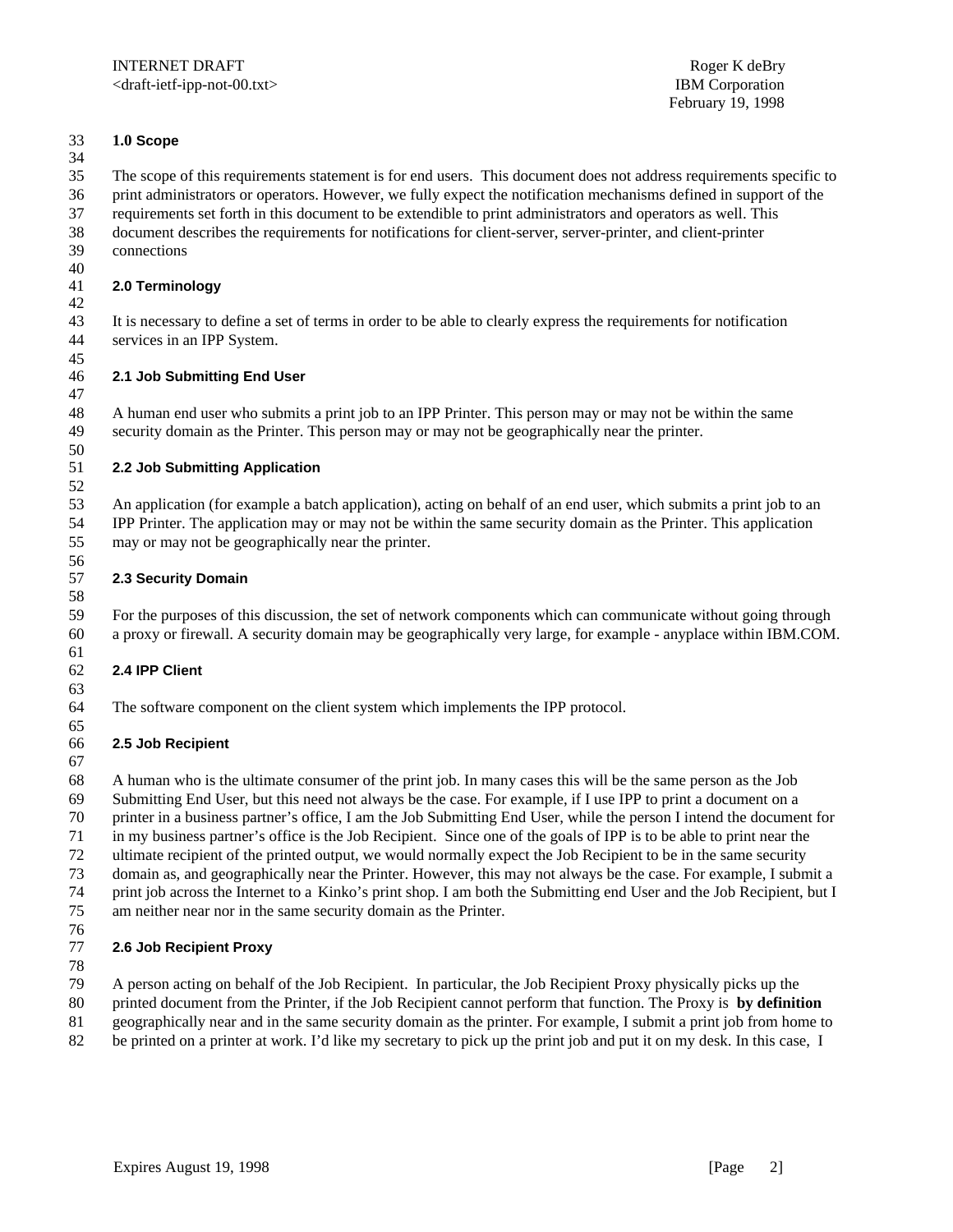February 19, 1998

 am acting as both Job Submitting End User and Job Recipient. My secretary is acting as a Job Recipient Proxy. An issue that needs to be considered in the notification architecture is the impact of a third party receiving many

 unwanted notifications. 

#### **2.7 Notification Recipient**

Any of: Job Submitting End User, Job Submitting Application, Job Recipient, or Job Recipient Proxy.

## **2.8 Notification Recipient Agent**

 A program which receives events on behalf of the notification recipient. The agent may take some action on behalf of the recipient, forward the notification to the recipient via some alternative means (for example, page the recipient), or queue the notification for later retrieval by the recipient.

#### 96<br>97 **2.9 Notification Events**

Any of the following constitute events that a Job Submitting End User can specify notifications be sent for.

 Notifications are sent to an end user only for that end user's job, or for events that affect the processing of that end 101 user's job. 

- Any standard Printer MIB alert (i.e. device events that impact the end user's job)
- 104 Job Received (transition from Unknown to Pending or Pending-held)
- Job Started (Transition from Pending to Processing)
- 106 Page Complete (Page is stacked)
- 107 Collated Copy Complete (last sheet of collated copy is stacked)
- Job Complete (transition from Processing or Processing-stopped to Completed)
- Job aborted (transition from Pending, Pending-held, Processing, or Processing-stopped to Aborted)
- Job canceled (transition from Pending, Pending-held, Processing, or Processing-held to Canceled)
- 111 The job has not ended (Completed, Aborted, Canceled, etc.) within a specified time limit.

## **2.10 Notification Registration**

 It should be possible for end users to "Register" for notifications of certain types of events. These include any of those described in the preceding section.

### **2.11 Notification Attributes**

IPP Objects (for example, a print job) from which notification are being sent may have attributes associated with

- them. A user may want to have one or more of these associated attributes returned along with a particular
- notification. In general, these may include any attribute associated with the object emitting the notification.
- Examples include:
- 
- number-of-intervening jobs
- job-k-octets
- job-k-octets processed
- job impressions
- job-impressions-interpreted
- job-impressions-completed
- impressionsCompletedCurrentCopy (job MIB)
- sheetCompletedCopyNumber (job MIB)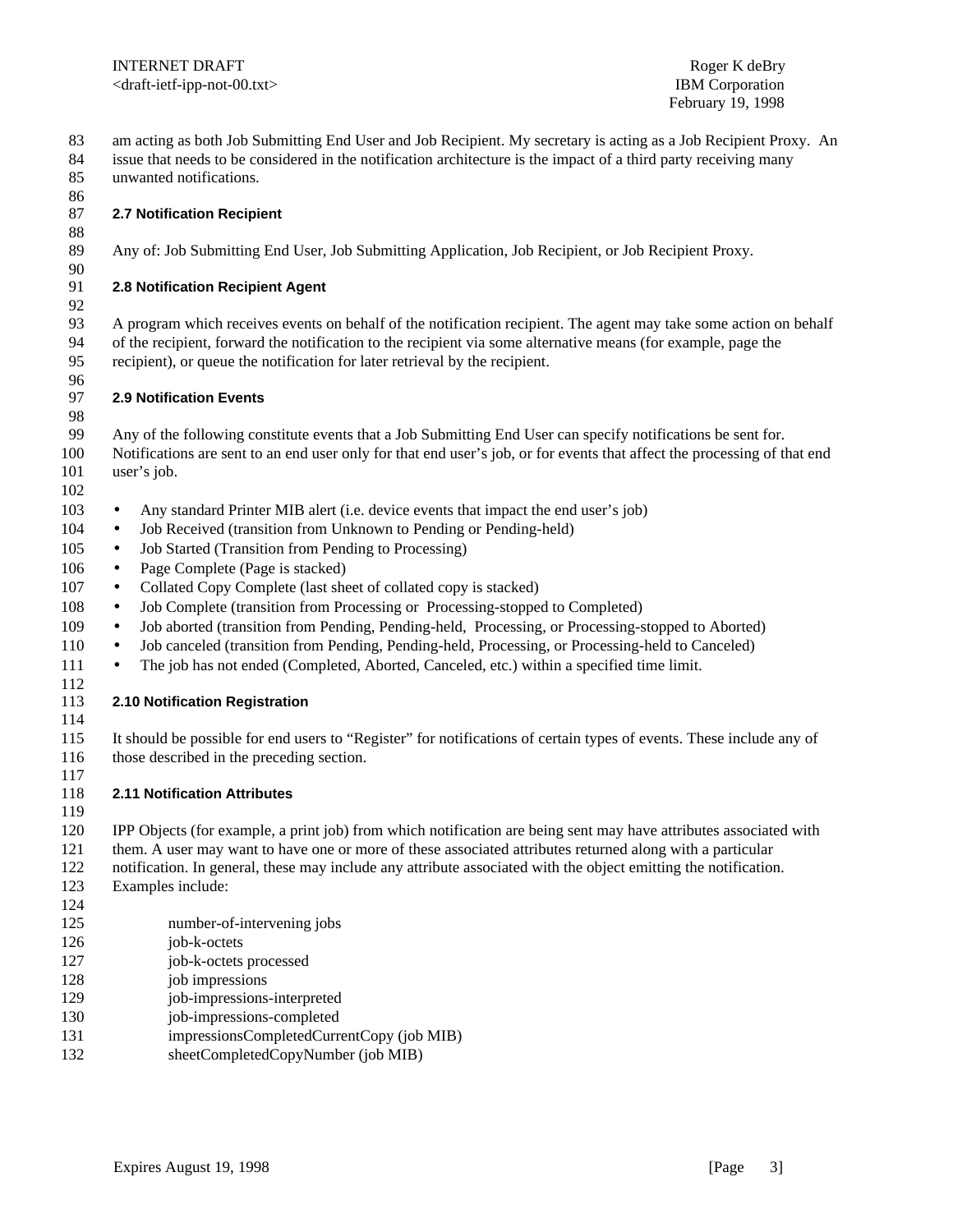| 133                     | sheetsCompletedDocumentNumber (job MIB) |
|-------------------------|-----------------------------------------|
| $1 \uparrow$ $\uparrow$ | $\alpha$ 1                              |

- Copies-requested
- Copy-type
- Output-destination
- Job-state-reasons
- 

## **2.12 Immediate Notification**

Notifications sent to the notification recipient or the notification recipient's agent in such a way that the

- notification arrives immediately , within the limits of common addressing, routing, network congestion and quality of service.
- **2.13 Queued Notification**
- Notifications which are not necessarily sent immediately, but are queued for delivery by some intermediate network application, or for later retrieval. Email with store and forward is an example of queued notification.
- 

## **2.14 Notification with Reliable Delivery**

Notifications which are delivered by a reliable, sequenced delivery of packets or character stream, with

acknowledgment and retry, such that delivery of the notification is guaranteed within some reasonable time limits.

For example, if the notification recipient has logged off and gone home for the day, an immediate notification

cannot be guaranteed to be delivered, even when sent over a reliable transport, because there is nothing there to

catch it. Guaranteed delivery requires both queued notification and a reliable transport. If delivery of the

notification requires process to process communications, each session is managed in a reliable manner, assuring

 fully ordered, end-to-end delivery. 

## **2.15 Notification with Unreliable Delivery**

 Notifications are delivered via the fundamental transport address and routing framework, but no acknowledgment or retry is required. Process to process communications, if involved, are unconstrained.

#### **2.16 Quality of Service**

 Some notification delivery methods may allow users to select quality of service parameters. These will depend upon the specific delivery method chosen, and may include parameters such as priority, security, number of retries, and 170 the like.

#### **2.17 Human Consumable Notification**

 Notifications which are intended to be consumed by human end users **only**. They contain no machine readable encodings of the event. Email would be an example of a Human consumable notification.

# **2.18 Machine Consumable Notification**

 Notifications which are intended for consumption by a program **only**, such as an IPP Client. Machine Consumable notifications may not contain human readable information.

#### **2.19 Mixed Notification**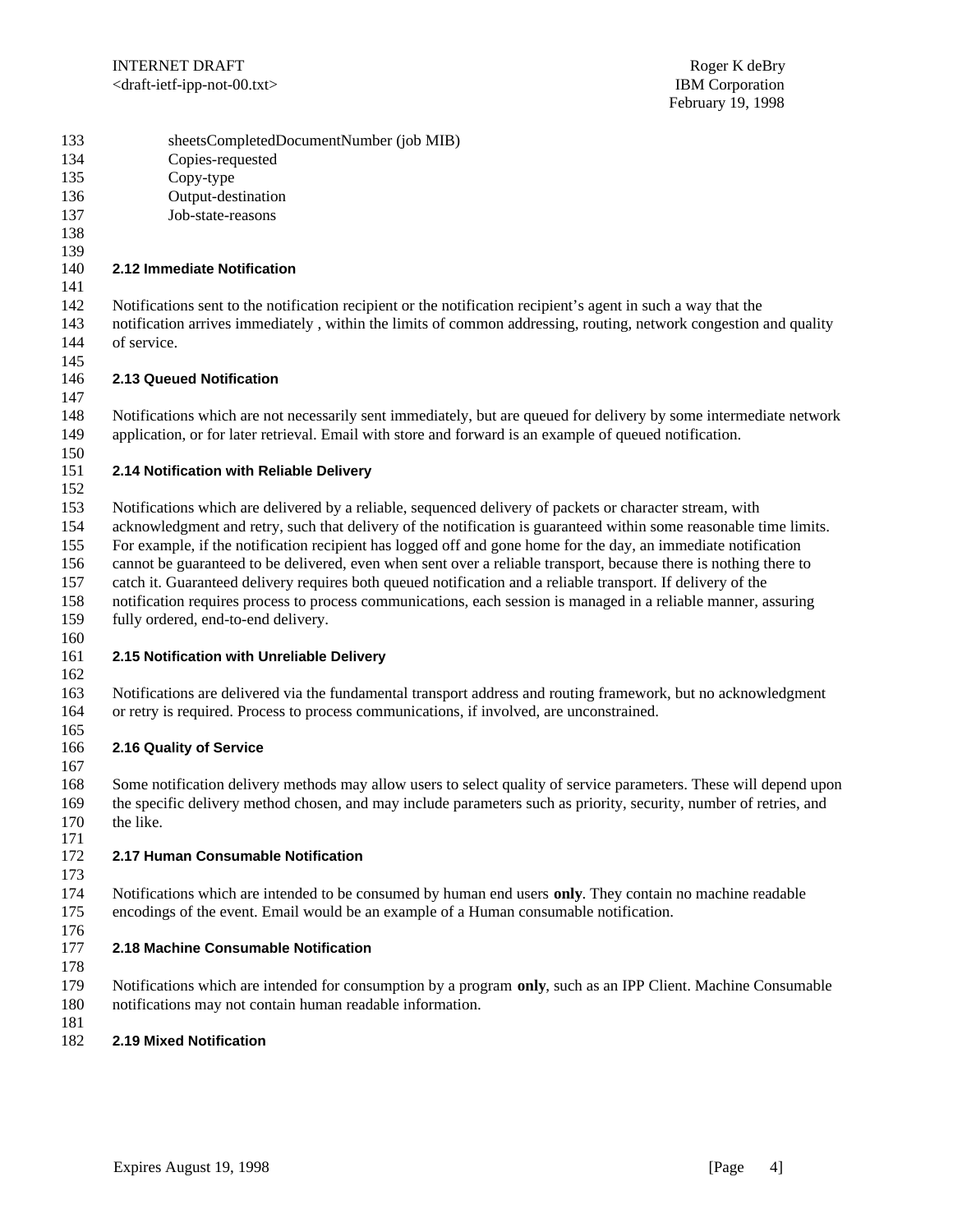| 183<br>184                      |                                                                                      |                                                                                                                                                                                                                                                                                                                                                                                 |  |  |
|---------------------------------|--------------------------------------------------------------------------------------|---------------------------------------------------------------------------------------------------------------------------------------------------------------------------------------------------------------------------------------------------------------------------------------------------------------------------------------------------------------------------------|--|--|
| 185                             | A mixed notification may contain both human readable and human readable information. |                                                                                                                                                                                                                                                                                                                                                                                 |  |  |
| 186<br>187                      |                                                                                      | 3.0 Requirements                                                                                                                                                                                                                                                                                                                                                                |  |  |
| 188<br>189<br>190               |                                                                                      | 3.1 A Job Submitting End User must be able to specify zero or more notification recipients when submitting a<br>print job.                                                                                                                                                                                                                                                      |  |  |
| 191<br>192<br>193               |                                                                                      | 3.2 When specifying a notification recipient, a Job Submitting End user must be able to specify one or more<br>notification events for that notification recipient.                                                                                                                                                                                                             |  |  |
| 194<br>195<br>196<br>197        |                                                                                      | 3.3 When specifying a notification recipient, the Job Submitting End User must be able to specify a notification<br>delivery method and any associated quality of service parameters for that notification recipient. The method<br>may be explicit, or implied by characteristics of the method, such as queued, immediate, reliable, etc.                                     |  |  |
| 198<br>199<br>200               |                                                                                      | 3.4 When specifying a notification event, a Job Submitting End User must be able to specify that zero or more<br>notification attributes be sent along with the notification, when that event occurs.                                                                                                                                                                           |  |  |
| 201<br>202<br>203               |                                                                                      | 3.5 Common delivery methods should be utilized where they are appropriate and meet the requirements expressed<br>in this document.                                                                                                                                                                                                                                              |  |  |
| 204<br>205<br>206<br>207        |                                                                                      | 3.6 There is no requirement for the IPP Printer receiving the print request to validate the identity of an event<br>recipient, nor the ability of the system to deliver an event to that recipient as requested (for example, if the<br>event recipient is not at work today).                                                                                                  |  |  |
| 208<br>209<br>210<br>211        |                                                                                      | 3.7 However, an IPP Printer must validate its ability to deliver an event using the specified delivery scheme. If it<br>does not support the specified scheme, or the specified scheme is invalid for some reason, then it should<br>respond to the print request with an error condition.                                                                                      |  |  |
| 212<br>213<br>214               |                                                                                      | 3.8 There must be a class of IPP event notifications which can flow through corporate firewalls. However, an IPP<br>printer need not test to guarantee delivery of the notification through a firewall before accepting a print job.                                                                                                                                            |  |  |
| 215<br>216<br>217               |                                                                                      | 3.9 A mechanism must be provided for delivering a notification to the submitting client when the delivery of an<br>event notification to a specified Notification Recipient fails.                                                                                                                                                                                              |  |  |
| 218                             |                                                                                      | 3.10 There must be a mechanism for localizing human consumable notifications.                                                                                                                                                                                                                                                                                                   |  |  |
| 219<br>220<br>221               |                                                                                      | <b>4.0 Scenarios</b>                                                                                                                                                                                                                                                                                                                                                            |  |  |
| 222<br>223<br>224<br>225<br>226 |                                                                                      | 4.1 I am sitting in my office and submit a print job to the printer down the hall. I am in the same security domain<br>as the printer and of course, geographically near. I want to know immediately when my print job will be<br>completed (or if there is a problem) because the document I am working on is urgent. I submit the print job<br>with the following attributes: |  |  |
| 227<br>228<br>229<br>230<br>231 |                                                                                      | Notification Recipient - me<br>$\bullet$<br>Notification Events - all<br>Notification Attributes - job-state-reason<br>Notification Type - immediate                                                                                                                                                                                                                            |  |  |